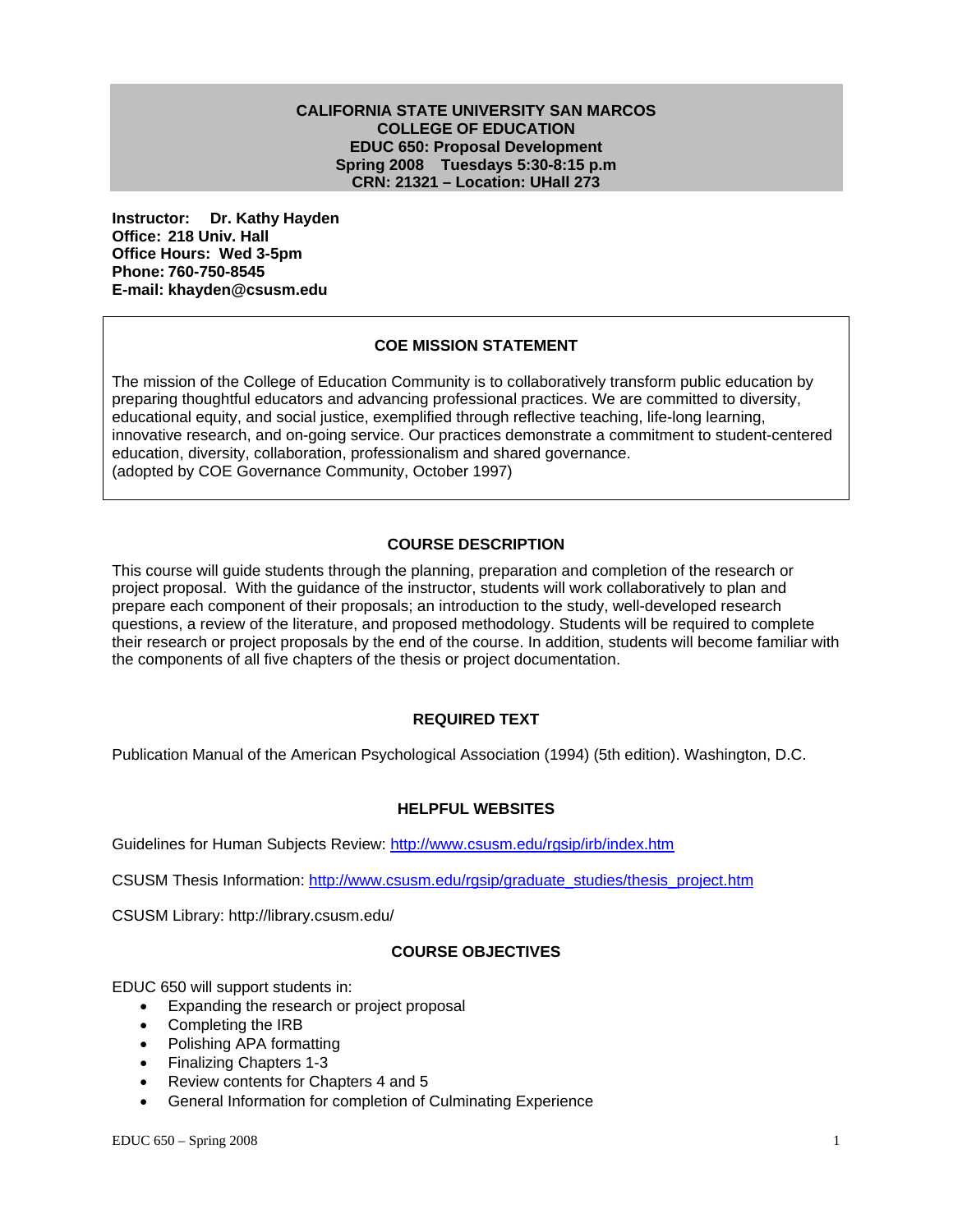## **COURSE POLICIES**

### **COE Attendance Policy**

Due to the dynamic and interactive nature of courses in the College of Education, all students are expected to attend all classes and participate actively. At a minimum, students must attend more than 80% of class time, or s/he may not receive a passing grade for the course at the discretion of the instructor. Individual instructors may adopt more stringent attendance requirements. Should the student have extenuating circumstances, s/he should contact the instructor as soon as possible.

A good student is one who adheres to standards of dependability and promptness. For this class, if you miss more than two class sessions or are late (or leave early) for more than three sessions, you cannot receive an A. If you miss more than three class sessions you cannot receive a B.

#### **Late Assignments**

Late assignments will be penalized by a 5% deduction in points for each weekday late. After two weeks, late assignments will be given a zero. If you have extraordinary circumstances in your life, which will impact your assignments, please let instructor know. I want you to be able to stay in school and succeed. If you have any questions or concerns, please plan a meeting with the instructor or identify a time to talk.

## **Students With Disabilities Requiring Reasonable Accommodations**

Students must be approved for services by providing appropriate and recent documentation to the Office of Disabled Student Services (DSS). This office is located in Craven Hall 5205, and can be contacted by phone at (760) 750-4905, or TTY (760) 750-4909. Students authorized by DSS to receive reasonable accommodations should meet with their instructor during office hours or, in order to ensure confidentiality, in a more private setting.

## **CSUSM Academic Honesty Policy**

Students will be expected to adhere to standards of academic honesty and integrity, as outlined in the Student Academic Honesty Policy. All written work and oral assignments must be original work. All ideas/materials that are borrowed from other sources must have appropriate references to the original sources. Any quoted material should give credit to the source and be punctuated with quotation marks.

Students are responsible for honest completion of their work including examinations. There will be no tolerance for infractions. If you believe there has been an infraction by someone in the class, please bring it to the instructor's attention. The instructor reserves the right to discipline any student for academic dishonesty in accordance with the general rules and regulations of the university. Disciplinary action may include the lowering of grades and/or the assignment of a failing grade for an exam, assignment, or the class as a whole.

#### **Plagiarism:**

As an educator, it is expected that each student will do his/her own work, and contribute equally to group projects and processes. Plagiarism or cheating is unacceptable under any circumstances. If you are in doubt about whether your work is paraphrased or plagiarized see the Plagiarism Prevention for Students website http://library.csusm.edu/plagiarism/index.html. If there are questions about academic honesty, please consult the University catalog.

#### **All University Writing Requirement**

In keeping with the All-University Writing Requirement, all courses must have a writing component of at least 2,500 words (approximately 10 pages) which can be administered in a variety of ways.

## **Person-First Language**

Use "person-first" language in all written and oral assignments and discussions (e.g., "student with autism" rather than "autistic student").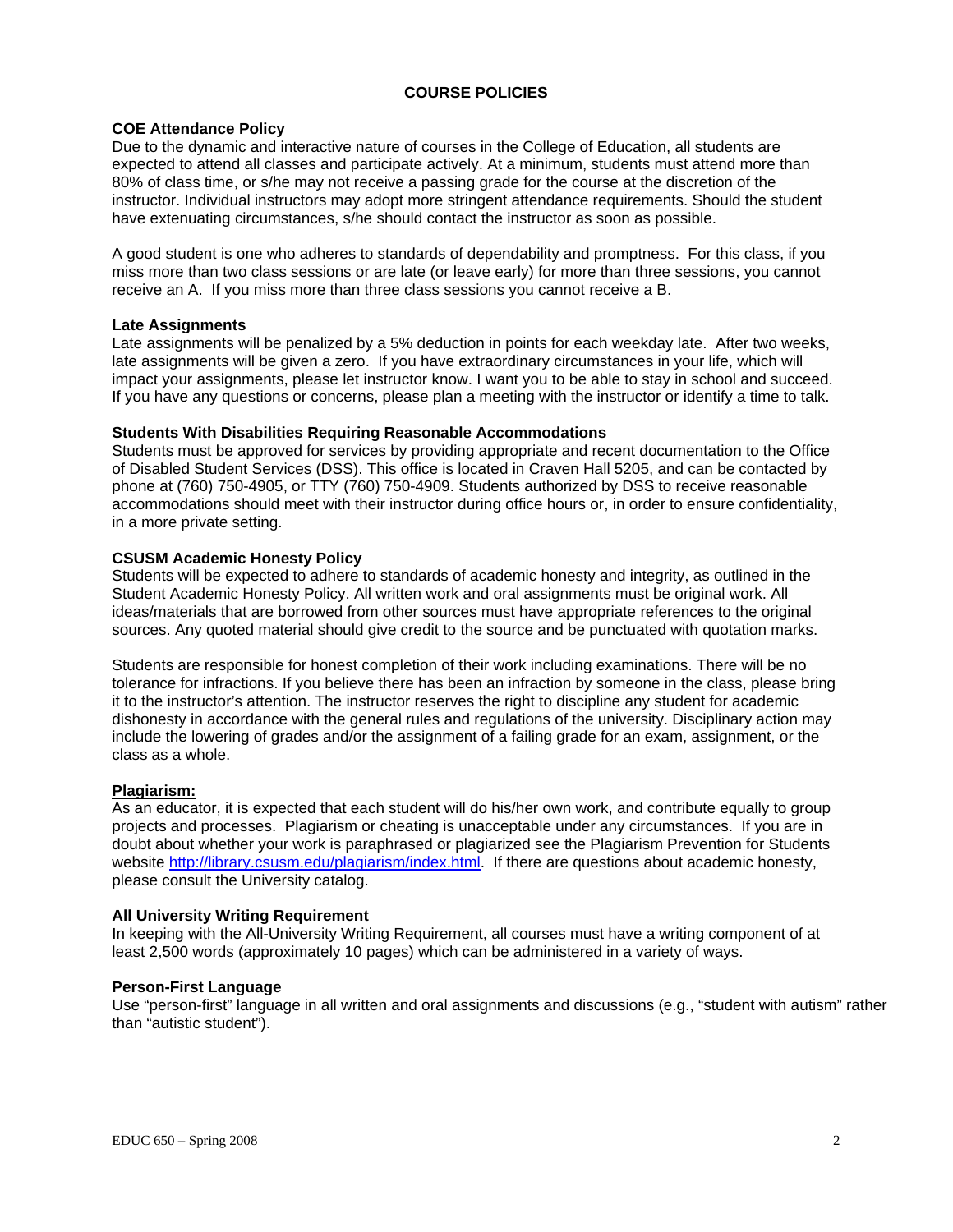#### **CHAPTERS 1-5 FOR CULMINATING EXPERIENCE**

- **I. Introduction/Focus of the Thesis/Project: "**Defining the Research/Project focus" Explain what you hope to accomplish in your thesis or project. What issue is to be addressed and explored? Be very clear about your research question or curriculum project. Definitions of terms must be very clear in this section. Do not assume that the reader knows what you mean when you use educational jargon. Everyone might not agree with your definitions, so you can define them and call them operational definitions. (Chapter 1)
- **II. Review of the literature:** "Putting the research project into context" Review what is currently known (and not known) about the issue to be explored. Where is the educational field in terms of what is happening with your topic? Try to put your project/issue in a theoretical context. On what theories/principles are you basing your project? What are your assumptions? What has informed your own thinking about this project? The review of the literature puts the project into perspective and lets the reader know why the project is of significance as well as provide a foundation of knowledge related to your field of study. (Chapter 2)
- **III. Methodology** "Research/Project Designs and data collection" How will the research/project be conducted? What must be done in order for you to accomplish your goals? How will you collect data and how will you analyze it? In the introduction to this section, you must cite research that supports using this methodology that you feel is appropriate and give a clear rationale. The remainder of this section may simply be a description of what you did (procedures and timeline). (Chapter 3)
- **IV. Analysis/Conclusions** What were the results of your research or what did you learn from designing your project? What are the implications of your findings? What recommendations would you make for future study? What questions did your project raise for you? What other kinds of research would be helpful to the field? How will the findings be presented to a wider audience? (Chapters 4 and 5)
- **V. Presentation of your work** Write an abstract of (one page) describing your project that could be used to submit your research/project to a conference. Using this as a cover page for your handouts, you will present your work to colleagues, professors, first and second year master students, and other guests at the end of spring semester. You will have 15-20 minutes to present your project. If you want to begin to pull this together, see the attached guidelines.
- **Final Paper: Your final paper should be polished and in APA format. The second page should include a signature page for two peers who completed the final proofreading and a page for your advisor and second reader to sign. Final thesis/projects must comply with library guidelines to become part of the library collection (see attached guidelines)**

## **GRADING SCALE**

| Attendance/Participation       | 30% (includes both in class and online participation) |
|--------------------------------|-------------------------------------------------------|
| Introduction/Focus             | 10%.                                                  |
| Review of the literature       | 15%                                                   |
| Methodology                    | 10%                                                   |
| Analysis/Conclusions           | 5%                                                    |
| Abstract                       | 10%                                                   |
| Peer Editing                   | 10%                                                   |
| <b>Presentation PowerPoint</b> | 10%                                                   |
|                                |                                                       |

#### **GRADING STANDARDS**

| $A = 93-100$    | $B = 83 - 86$   | $C = 73-76$ |
|-----------------|-----------------|-------------|
| $A - = 90 - 92$ | $B - 80 - 82$   | $C - 70-72$ |
| $B+ = 87-89$    | $C_{+}$ = 77-79 | $F = 0.69$  |

 $EDUC 650 - Spring 2008$  3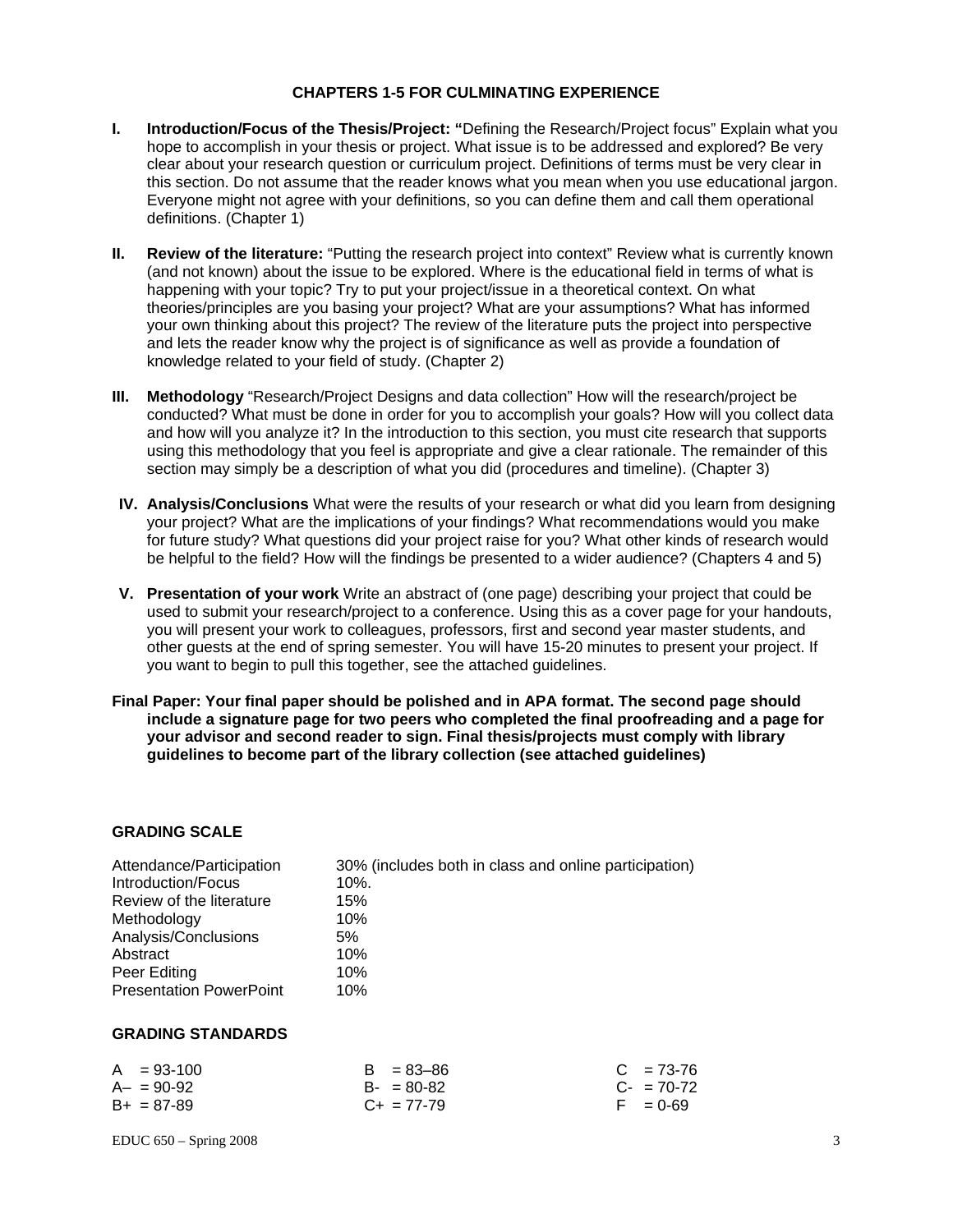It is expected that students will proofread and edit their assignments prior to submission. Students will ensure that the text is error-free (grammar, spelling), and ideas are logically and concisely presented. The assignment's grade will be negatively affected as a result of this oversight. Each assignment will be graded approximately 80% on content and context (detail, logic, synthesis of information, depth of analysis, etc.), and 20% on mechanics. All citations, where appropriate, will use American Psychological Association (APA) format.

## **COURSE SCHEDULE**

# **Draft of Class Schedule**

| Week                |                                                           | <b>Assignments DUE</b>     |
|---------------------|-----------------------------------------------------------|----------------------------|
| $1:$ Jan 22         | Introductions - Overview - Materials - Web CT - Timelines |                            |
| 2: Jan 29           | Chapter 1: Introduction and Statement of the Problem      |                            |
| 3: Feb 5            | Library Resources for Literature Review                   |                            |
| 4: Feb 12           | IRB Workshop                                              |                            |
| 5: Feb 19           | Work in Groups                                            |                            |
| 6: Feb 26           | Chapter 3: Methodology                                    | Draft Review Of Literature |
| 7: March 4          | Groups Online                                             | <b>IRB</b>                 |
| <b>8: March 11</b>  | APA Review of headings, etc.                              | Draft Methodology          |
| 9: March 18         | Chapter 1 and 2 Reviews                                   |                            |
| 10: March 25        | Groups Online                                             | Chapters 1-2               |
| <b>Spring Break</b> |                                                           |                            |
| 11: April 8         | Abstract                                                  |                            |
| 12: April 15        | Chapters 1-3                                              | Chapter 3                  |
| 13: April 22        | Groups online                                             | Abstract                   |
| 14: April 29        | Presentations                                             | Chapters 1-3               |
| 15: May 6           | Presentations                                             | Presentations              |
| 16: May 13          | <b>Finals Week</b>                                        |                            |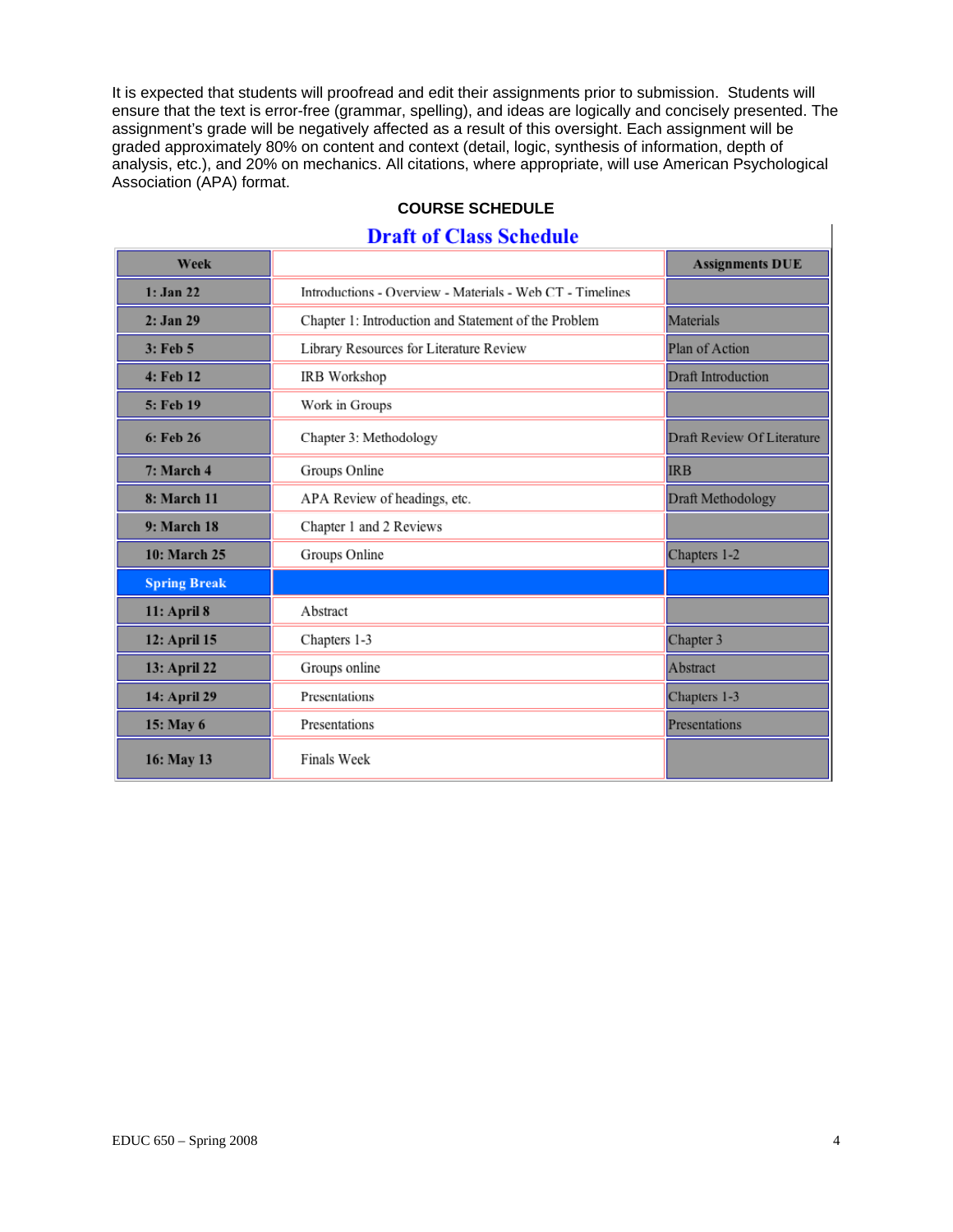#### **WRITING GUIDELINES**

## **A. For Reviewing and Revising Your Own Writing**

For each Chapter, be sure to:

- Proofread your piece several times don't just spell check it. Also have at least one other person proofread it.
- Cite everything that is not your words.
- Use APA style for citations. If a citation example is not found, look in the latest edition of the APA manual or contact someone who might know. Let instructor know if you need help with a citation for a web site.
- 1. First read for content.
- 2. Do not make editing changes at this point.
- 3. As you read a  $2^{nd}$  time, begin to edit.
- 4. Chapter 3 is your work it should be mostly in your words and have little or no quoting or resources (except for referencing experts on design or when using materials or instruments from others).
- 5. Be as specific as possible when describing what you did. Can the reader get a picture of what is happening? You may need to start by providing a context: "This took place in a second grade classroom in a small urban school. The students are diverse..."
- 6. If you are largely drawing on things already out there, are you making us see it in a new way or think about it differently?
- 7. Whenever possible use examples. Describe classroom scenarios, show samples of student work, teachers lesson plans, etc. Make it as real to the reader as possible.
- 8. Your audience is probably made up of teachers like yourself, so make it something you would use and be interested in reading.
- 9. How well does the whole chapter hold together? Does it all seem necessary? Could any part(s) be cut out because it is redundant?
- 10. Is it clear? Does it all make sense? What needs clarification?
- 11. Is there a clear and easy-to-follow organization? Does it flow when read out load?
- 12. Are large pieces of text broken up? Are there appropriate subheadings?
- 13. Are you clear on what data is relevant?
- 14. Chapter 4: Is it clear how you analyzed your data or how you made choices? How did you come up with your categories? Are you able to support the assumptions you made?
- 15. Anything that can be put into tables or graphics is very helpful to the reader.
- 16. Is there a summary paragraph to end each chapter? This should be a transition to what's coming next as well.
- 17. You may want to include suggestions for further study and your reflections (what you learned) at the end of chapter 5.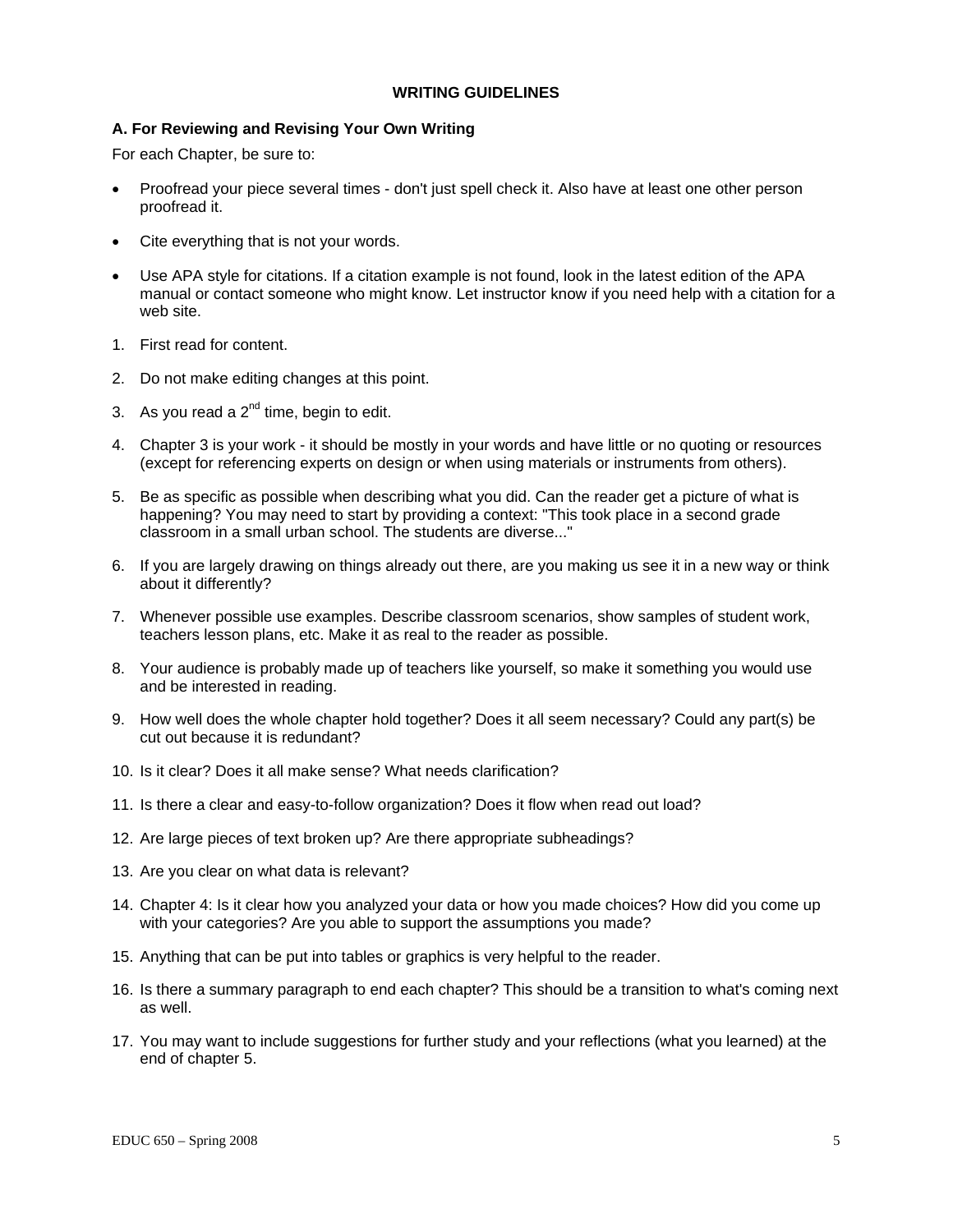## **B. For Reviewing and Editing the Work of Others**

## • **When reading DRAFTS of Others**

- 1. First read for content.
- 2. Do not make editing changes at this point.
- 3. Tell the writer what worked what you liked about the writing. Be as specific as possible. Specificity really helps a writer.
- 4. How well does the whole chapter hold together? Does it all seem necessary? Could any part(s) be cut out or expanded?
- 5. Is it clear? Does it all make sense? What needs clarification?
- 6. Are there some essential parts to the piece that just need better language?
- 7. Is there a clear and easy-to-follow organization?
- 8. Are large pieces of text broken up? Are there appropriate subheadings?
- 9. Is the theoretical orientation of the writer clear? (This may make more sense in part two, but you could give a reader a brief overview of your orientation and go into it more thoroughly in the next part)
- 10. Is there a summary/and or concluding paragraph? This should be a transition to what's coming next as well.
- 11. Is it clear what the writer's question is?
- 12. Are all necessary terms defined? (You might assume someone familiar with education will read it, but maybe not familiar with all literacy education "jargon")

## • **When reading the LITERATURE REVIEW of Others**

- 1. First read for content.
- 2. Do not make editing changes at this point.
- 3. Are there too many or too few quotes? It's okay to paraphrase and then cite an author (many times this is preferable). But every other line or so shouldn't be a quote.
- 4. How well does the whole chapter hold together? Does it all seem necessary? Could any part(s) be cut out?
- 5. Is it clear? Does it all make sense? What needs clarification?
- 6. Is the theoretical orientation of the writer clear? Depending on your project, you may need to go back to learning theory, psycholinguistic theory or miscue theory, something like that, which doesn't seem directly related to your project, but which is a major assumption on your part. Don't let your reader assume anything - tell us what your assumptions are. (If Jeanne Chall were reading your project about strategies for second language learners, could she assume you have a part-to-whole, direct instruction of phonics orientation, or have you made it clear what your orientation to learning to read is?) Of what scholarly community are you a part?
- 7. Is there a clear and easy-to-follow organization? Your questions may help you develop the "chunks" of research or theory you're using for your project. For example; all the literature on thematic curriculum, then the literature on accessing the curriculum, then the literature on using literature as the basis for learning the curriculum. Put together the theorists and researchers that write about similar topics.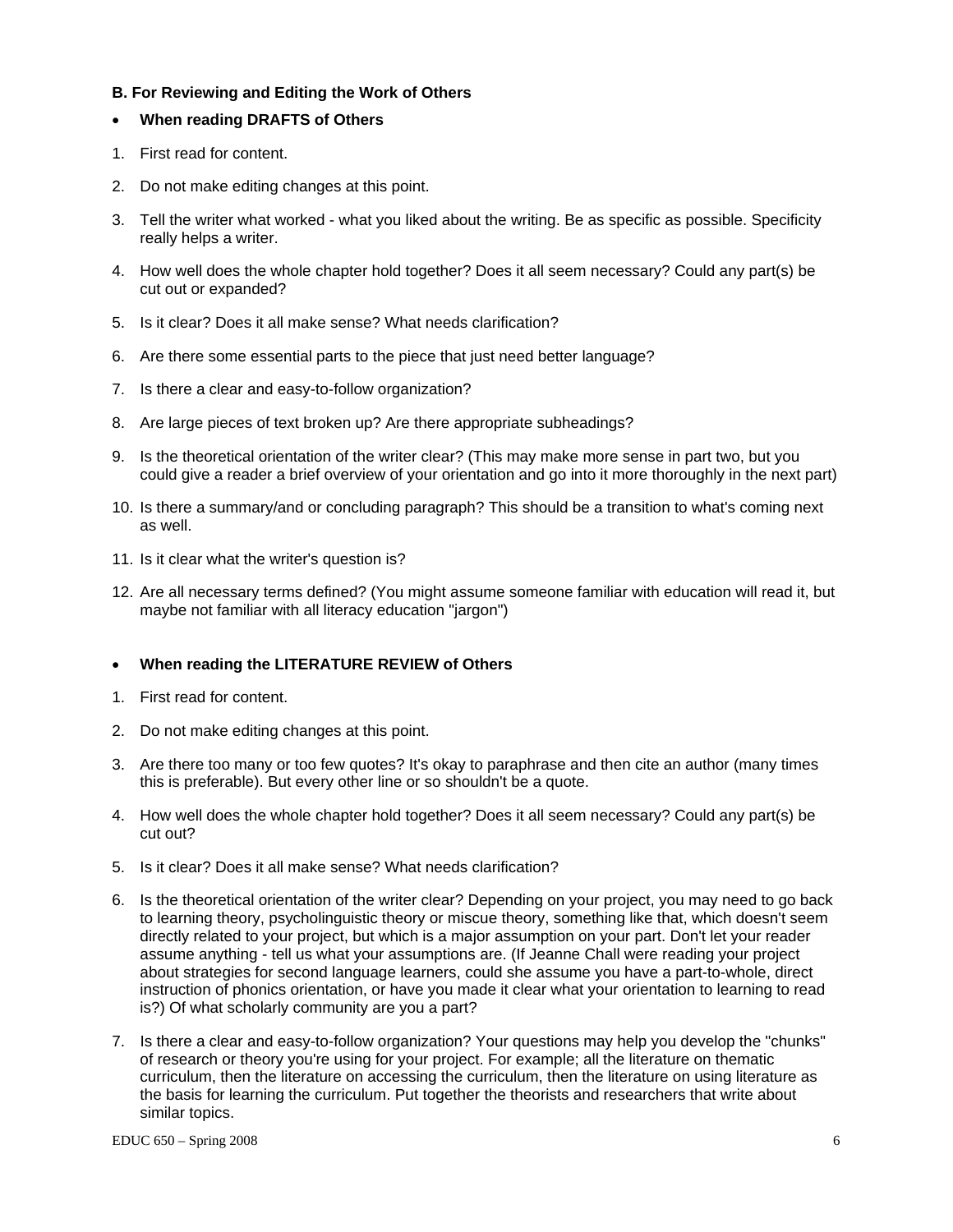- 8. You are going to need to show one of two things: 1) that your project fills a gap in the current research. So show the need for your project: "The research shows X, Y Z, but it doesn't show ." (Fill in the gap with your project); 2) that your project helps to substantiate current research; it helps to build the body of research; its one piece of a large puzzle, like about the impact of whole language classrooms on students' reading comprehension.
- 9. As much as possible. find the original sources and cite them (rather than citing what someone else cited).
- 10. Are large pieces of text broken up? Are there appropriate subheadings?
- 11. Is there a summary/and or concluding paragraph? This should be a transition to what's coming next as well.
- 12. Are all necessary terms defined? You may have to define terms your sources did not.
- 13. After you have analyzed your data or completed your project, don't be afraid to go back and add literature that supports findings you didn't expect.

#### **Some common mistakes:**

- Anything that is quoted needs a page number.
- Quotes longer than 5 lines are set apart in a block quote.
- "Research says (Burke, 2007; Goodman, 2001; Smith, 2005) technology is..."
- Whenever possible put the author not the title
- Try to find other research built on the one study you're citing and use multiple citations within the chapter review.
- Inside parentheses use & between authors, outside parentheses, spell out and.
- All references must be cited within the document. References are listed in alphabetical order.
- APA format for the title of the articles is in Sentence format: Technology is an essential area in education, not Technology is an Essential Area in Education.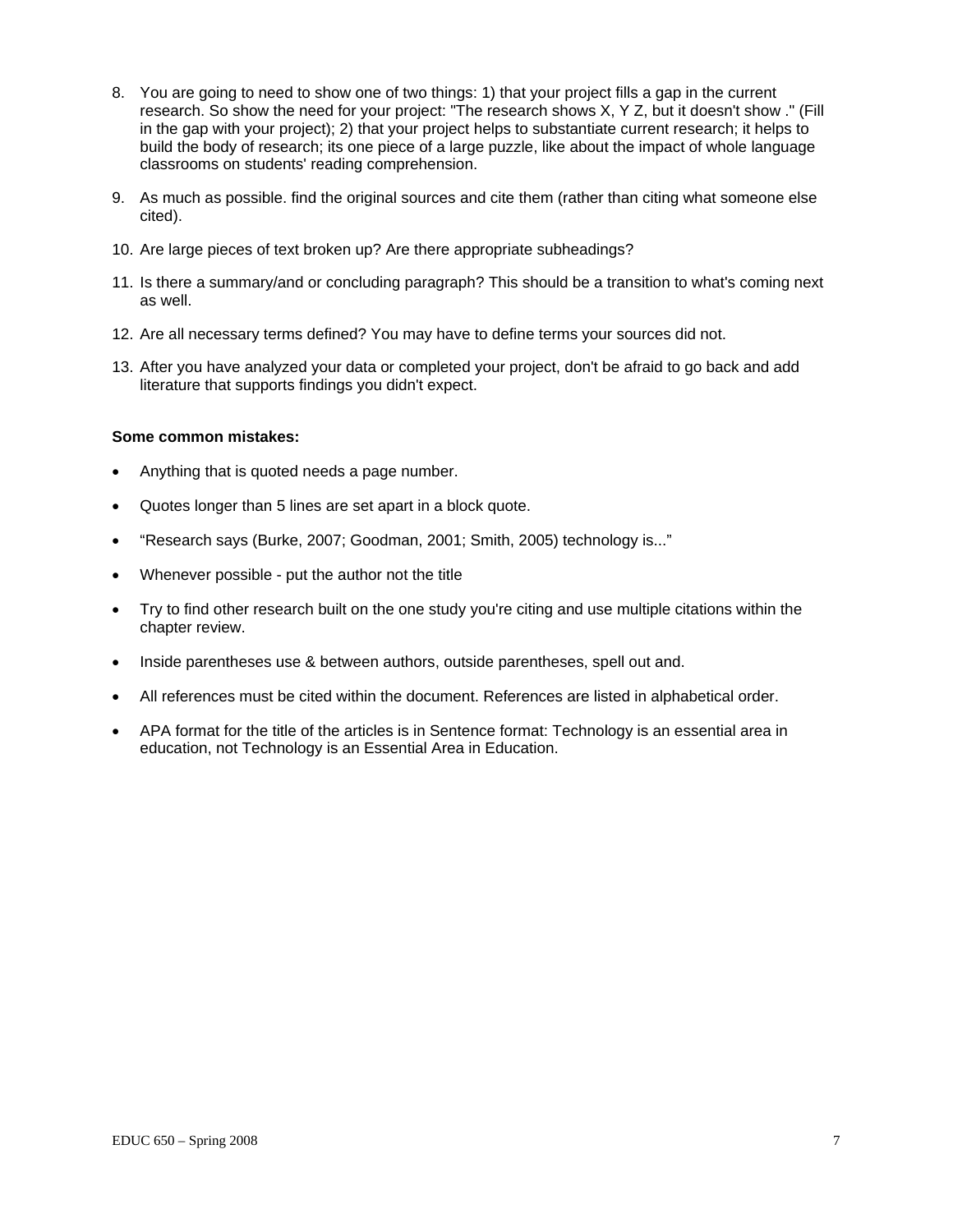#### **HELPFUL HINTS FOR THESIS PREPARATION**

- 1. Determine if your work is a Thesis or a Project; submit Theses to the Library; submit Projects to your Chair. (Please see the website for a complete Project flowchart).
- 2. For checking your margins, it's best not to rely on your computer's settings, but to use a ruler to measure all margins, following the thesis guidelines website: http://www.csusm.edu/graduate\_studies/thesis\_project.htm
- 3. Signature pages must be on 100% cotton paper (20 to 24 pound bond, with a watermark that says '100% cotton' or 'pure cotton'), and must have original signatures in blue or black ink. Download and modify the signature page from the graduate studies Web site (remove the words "Typed" for signatures, print two copies on the cotton paper. Have these ready at your defense, but you may need to obtain signatures from your committee later if there are modifications needed. If you are intending to make additional personal copies, print additional Signature pages on cotton paper, to have your committee sign.
- 4. The Thesis Certification Form can also be downloaded from the website and modified, and printed on regular paper (does not need to be on cotton paper), but does require original signatures, including the signature of your Masters Coordinator. You may need to schedule an appointment to have this signed.
- 5. You're encouraged to set up a preliminary thesis review appointment with one of the Library reviewers to discuss any questions you may have. Currently the Library reviewers are: Mark Stengel (760-750-4372; e-mail: mstengel@csusm.edu); Susan Baksh (760-750-4362); e-mail: baksh@csusm.edu; Lynette Boyd (760)750-4354; e-mail: lboyd@csusm.edu).
- 6. To submit your final Thesis to the Library, you should schedule an appointment with one of the Library reviewers. Don't wait until the deadline, as the end of the semester can be very hectic. When you have your final appointment/meeting, you will need to bring the following items:
	- Two original copies of the thesis printed on the "good" paper
	- Two original Signature pages with original signatures on the "good" paper
	- The Thesis Certification form with original signatures (regular paper is fine)
	- A check to cover the binding cost, made out to "CSUSM Library" (the current fee is \$20.00)
	- Please bring 6 extra blank pieces of cotton paper, to use as spacers for your thesis (3 blank pages for each copy).
- 7. The Kellogg Copy Center  $(4<sup>th</sup>$  floor, ext. 4547) can reproduce your thesis on the appropriate cotton paper, for \$.10 per page, including the cotton paper, which is less expensive than the competition! All original printing must be done on a laser printer, directly from a disc or memory stick (not photocopied onto the cotton paper).